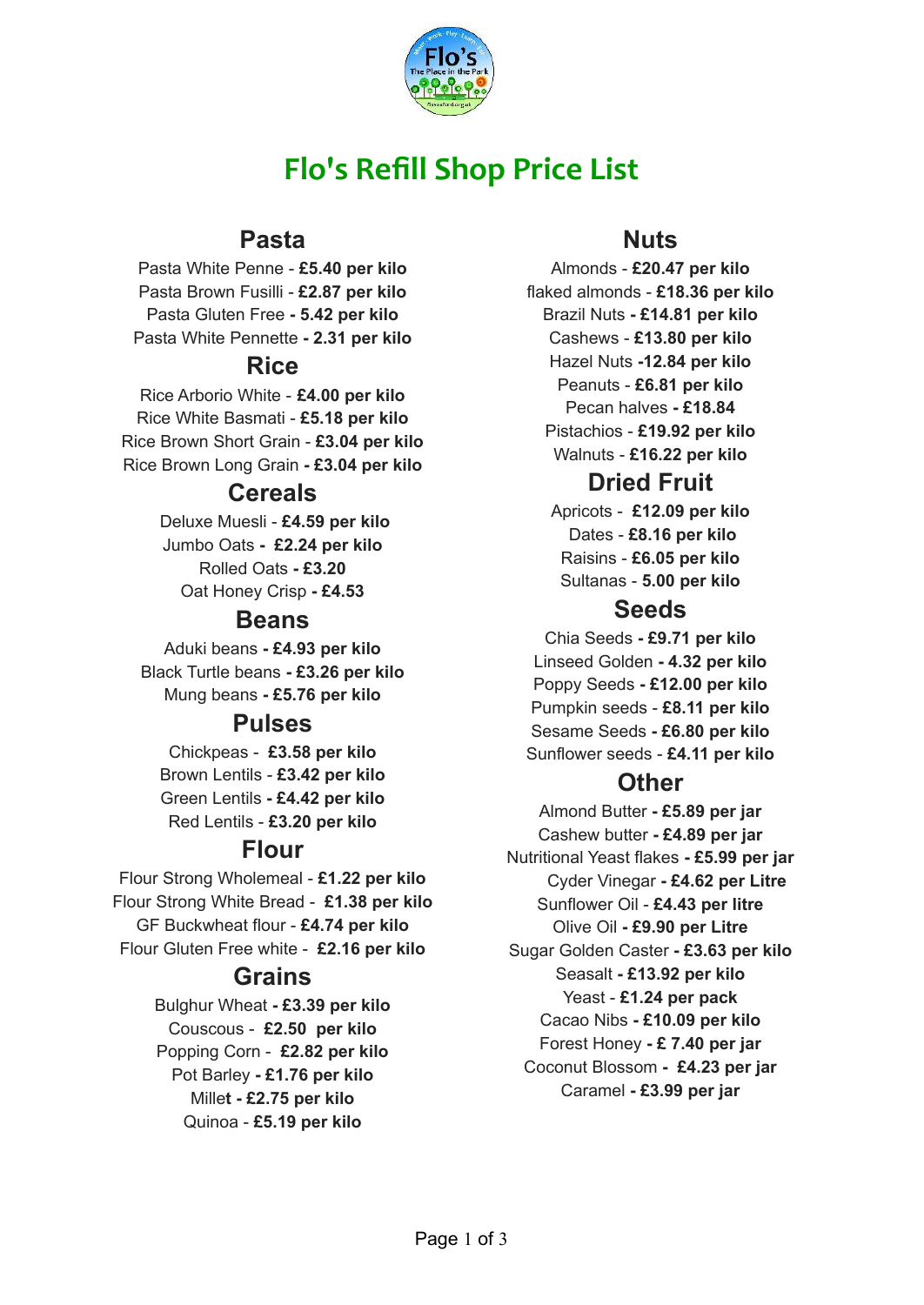

### **Skin and Hair care**

**Faith in Nature Coconut, Aloe Vera, Lavender and Geranium** Body wash - **£11.52 per litre** Shampoo - **£11.52 per litre** Conditioner - **£11.52 per litre** Shampoo Bars **- £4.60** Conditioner Bars **- £5.55 Cole and Cole Pomegranate, Lime, Bazil and Manderin** Body Wash - **£14.08 litre** Shampoo **- £14.08 litre** Conditione**r - £14.08 Earth Conscious** Jasmine and Rose Deodorant **- £6.99** Lemon and Rosemary Deodorant**- £6.99 Friendly Soap** Fragrance Free Shampoo Ba**r - £2.96 Lavera** Gentle shaving foam **- £7.95** Aftershave Balm **- £7.95** 24 hour Deodorant **- £7.95** Moisturising Cream **- £10.95** 3-1 Shower Gel **- £6.95 Hand soap**

Fig Hand soap - **£ 5.34 per litre** Rose Hand soap - **£5.34 per litre** Grapefruit Handsoap - **£3.60 per litre** Olive Hand soap **- £4.19 per bar**

### **Household washing and Cleaning**

Ecover Washing Up Liquid -**£2.61 per litre** Spiced Ginger Washing Up Liquid - **£2.55** Sesi Non Bio Laundry Liquid - **£2.87 litre** Ecover Laundry Liquid **- £5.60 per litre** Fabric Conditioner - **£2.23 per litre** Rinse Aid - **£4.05 per litre** All Purpose Cleaner - **£3.19 per litre** Toilet Cleaner - **£2.87 per litre** Cream Cleaner **- £4.05 per litre** Vinegar for Cleaning - **£1.87 per litre** Bicarbonate of Soda for Cleaning - **£1.72**

Plastic Bottles .5 and 1L - **£1.00**

#### **Herbs and Spices**

Aniseed Star**- £30.60 per kilo** Basil **- £9.52 per kilo** Caraway Seed - **£13.09 per kilo** Cardamom Pods **- £96.22 per kilo** Cayenne Pepper **- £11.39 per kilo** Chillies Ground **- £9.69 per kilo** Cinnamon Ground **- £12.41 per kilo** Cloves - **£16.58 per kilo** Coriander Seed **- £6.04 per kilo** Coriander Ground **- £6.38 per kilo** Cumin Seed **- £10.80 per kilo** Cumin Ground **- £6.80 per kilo** Curry Medium **- £6.80 per kilo** Fennel Seed **- £8.42 per kilo** Flaxseed Ground **£2.28 per pack** Garam Masala **- £12.58 per kilo** Ginger Ground **- £11.73 per kilo** Lemongrass **- £18.19 per kilo** Mixed Herbs **- £11.14 per kilo** Mixed Spice **- £13.26 per kilo** Mustard Seed Yellow **- £5.61 per kilo** Mustard Seed Black **- £5.27 per kilo** Nigella seeds **- £50.07 per kilo** Nutmeg **- £47.09 per kilo** Oregano - **£16.58 per kilo** Paprika - **£9.52 per kilo** Paprika Smoked **- £46.24 per kilo** Peppercorns Black **- £23.89 per kilo** Rosemary **- £10.54 per kilo** Sumac - **£23.46 per kilo** Thyme - **£15.05 per kilo** Turmeric Ground **- £7.14 per kilo**

# **Chocolate**

Raw Chocolate - Vegan, Dairy Free Gluten Free and Delicious Salted Hazelnut **- £35.00 per kilo** Chocolate Ginger **- £30.00** Mint Buttons **- £33.00** Chocolate Cherries **£33.00**